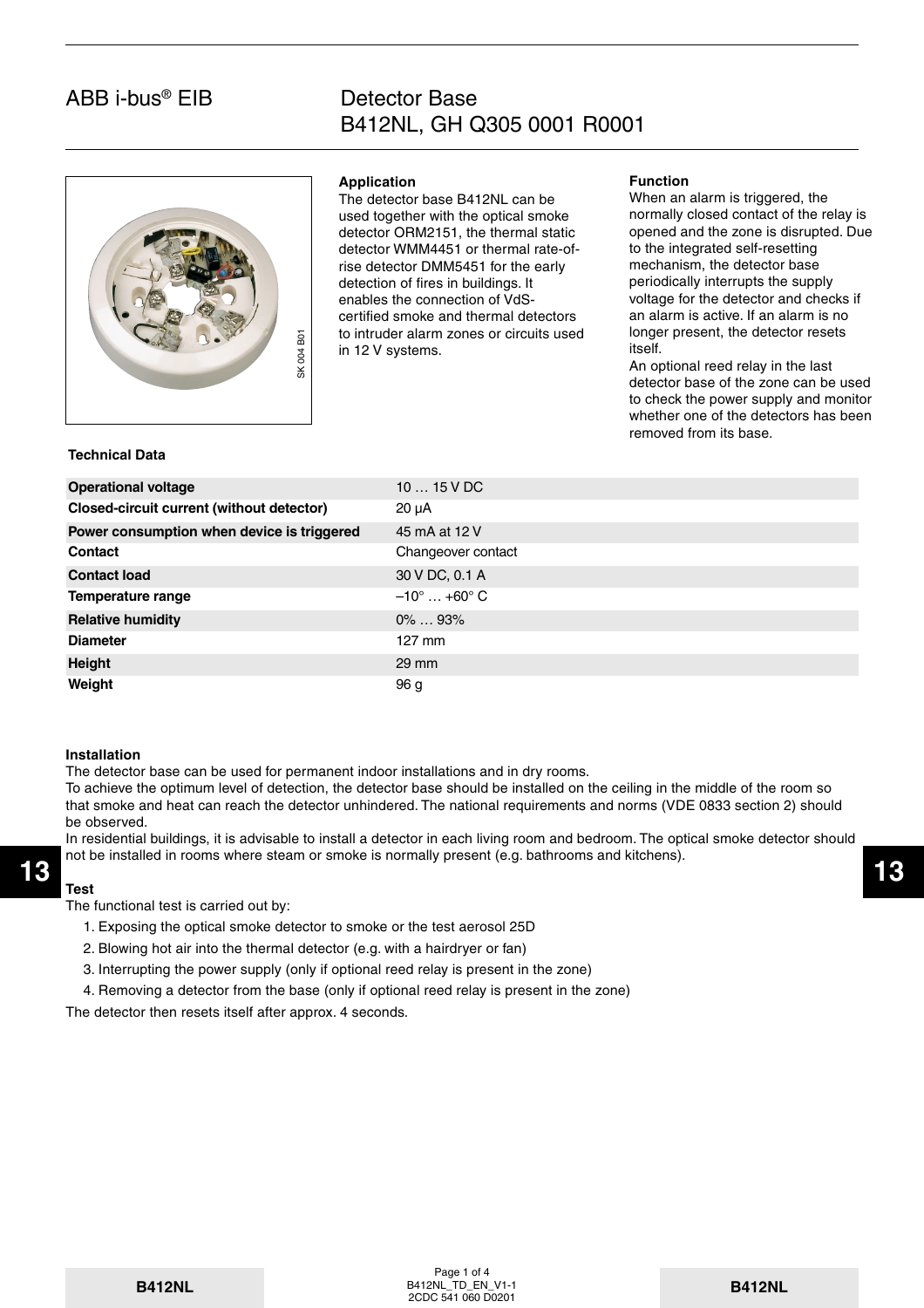## ABB i-bus® EIB

## Detector Base B412NL, GH Q305 0001 R0001

## **Connection**

The connection of the detector base takes place in a 4-wire system. Two cores are required in each case for the power supply and for connection to the zone.

The zone should be equipped with an EOL resistor of 2.7 k $\Omega$ .

A reed relay RL is required in the last detector base of the zone to check the power supply and to monitor if a detector is removed from the base. The reed relay coil is connected to the power supply. The normally open contact should be looped into the zone.

Terminal 2: Power supply "–"

Terminal 3: For terminal 2 of a further detector or on the reed relay coil "–"

Terminal 5: Power supply "+" and reed coil "+"

Relay contact "NC" and "C": normally closed contact of the zone

The monitoring of the power supply and the removal of a detector from its detector base can also be carried out in a separate technical detector zone if required. The normally open contact of the reed relay should then be looped into the technical detector zone instead of the fire detector zone.

## **Connection to intruder alarm zones**

It is advisable to loop the detectors into a separate zone which also triggers an alarm when the system is deactivated (e.g. fire detector zone L208/L840 or tamper zone L102/S). It is possible to select the programming options "yes" or "no" for the internal alarm in the case of the fire detector zone (from software version 3.04 on).

| <b>Control unit</b>              | <b>Terminals for zones</b> | Terminal "+" | Terminal "-" |
|----------------------------------|----------------------------|--------------|--------------|
| L102/S                           | $7 - 8$                    |              |              |
| L <sub>208</sub>                 | $1 - C$ to $6 - C$         | V+           | V-           |
| L840/MG4 (external)              | $3 - 4$ to $9 - 10$        |              |              |
| L840/MG8 (internal)              | $9 - 10$ to $23 - 24$      | 7, 8, 27, 28 | 5, 6, 25, 26 |
| MT/S 4.12.1 (zone terminal, EIB) | 1 – 2 to 7 – 8             | 12           |              |
| MT/U 2.12.1 (zone terminal, EIB) | $1 - 2$ to $3 - 4$         |              |              |

#### **Circuit diagrams**

**Note:** Alarm and reed relays are disconnected from the supply.



Connection of a detector base without monitoring



Page 2 of 4 B412NL\_TD\_EN\_V1-1 **B412NL B412NL B412NL\_TD\_EN\_V1-1 B412NL B412NL B412NL**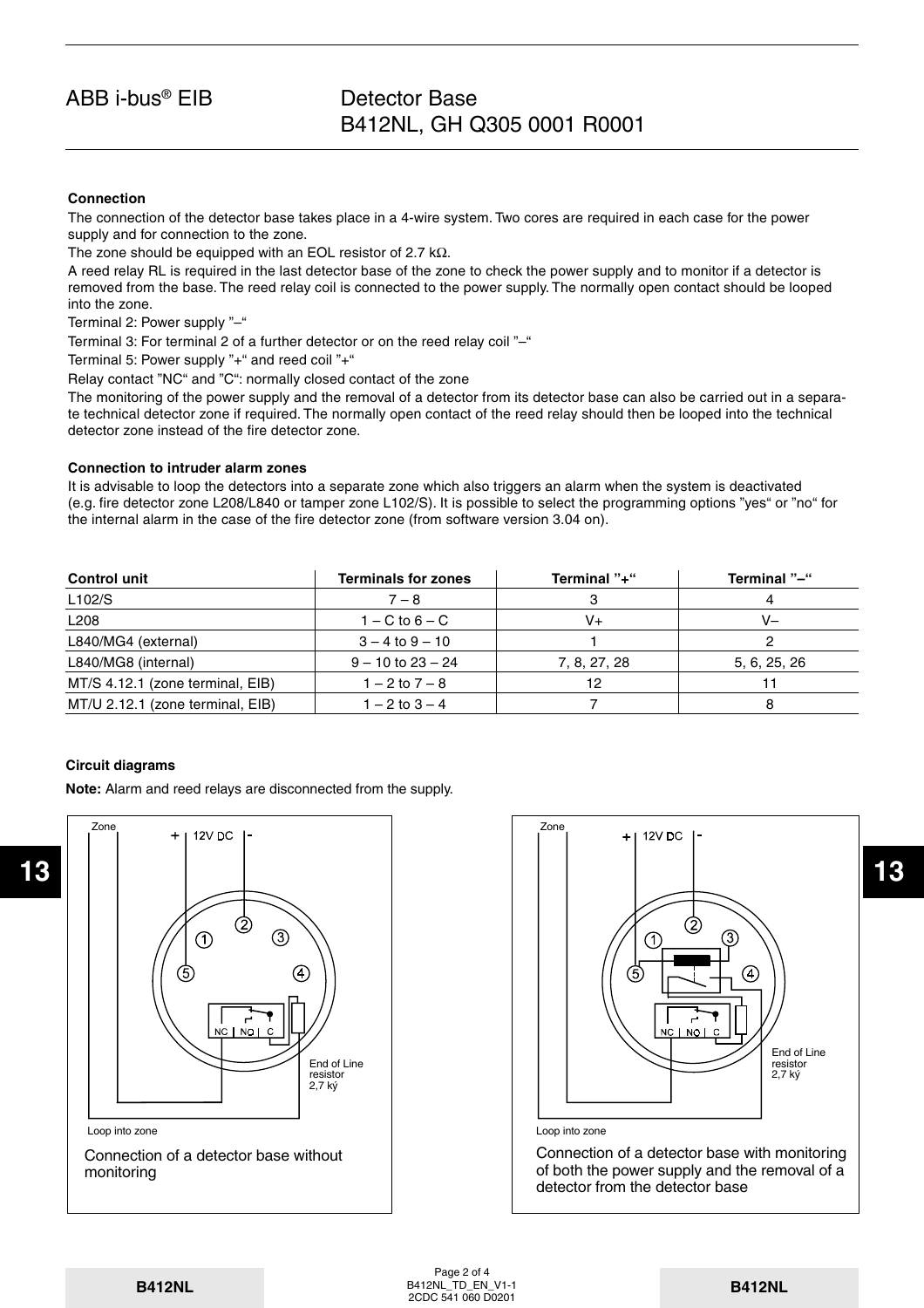# ABB i-bus® EIB

## Detector Base B412NL, GH Q305 0001 R0001

## **Circuit diagrams**